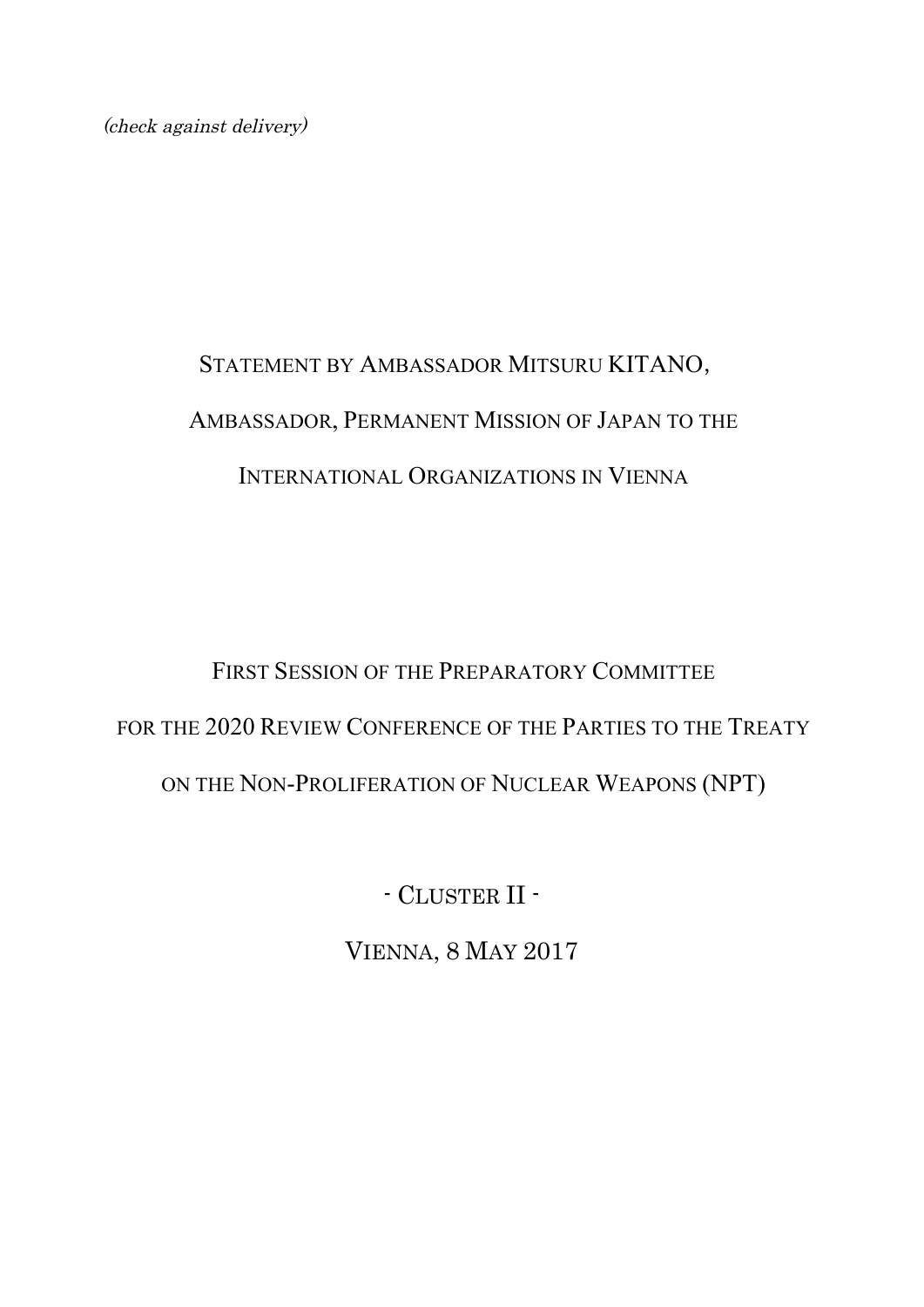Mr. Chairman,

The NPT regime has been facing serious challenges which could undermine our confidence in the NPT. In this regard, robust non-proliferation efforts by the international community as a whole are imperative. To this end, Japan supports the strengthening of the IAEA safeguards system and of export controls as well as other related mechanisms.

## Mr. Chairman,

North Korea's nuclear and missile related activities are clear violations of the relevant United Nations Security Council Resolutions and the September 2005 Joint Statement of the Six-Party Talks. They represent a grave challenge to the global non-proliferation and disarmament regime centered on the NPT. Japan condemns North Korea's ongoing nuclear related activities in the strongest terms. We reaffirm the strong demand for North Korea to retract its announcement of withdrawal from the NPT and to return, at the earliest date, to the NPT and to IAEA safeguards.

Japan will continue to support the JCPOA, which strengthens the international non-proliferation regime and the stability of the Middle East region. We will continue to contribute towards the steady implementation of the JCPOA.

Japan remains convinced that the establishment of a Middle East WMD free zone would contribute to the progress in nuclear disarmament and non-proliferation as well as the strengthening of regional and global peace and security. We strongly hope to see progress in the dialogue on this issue. The Japanese delegation will make a separate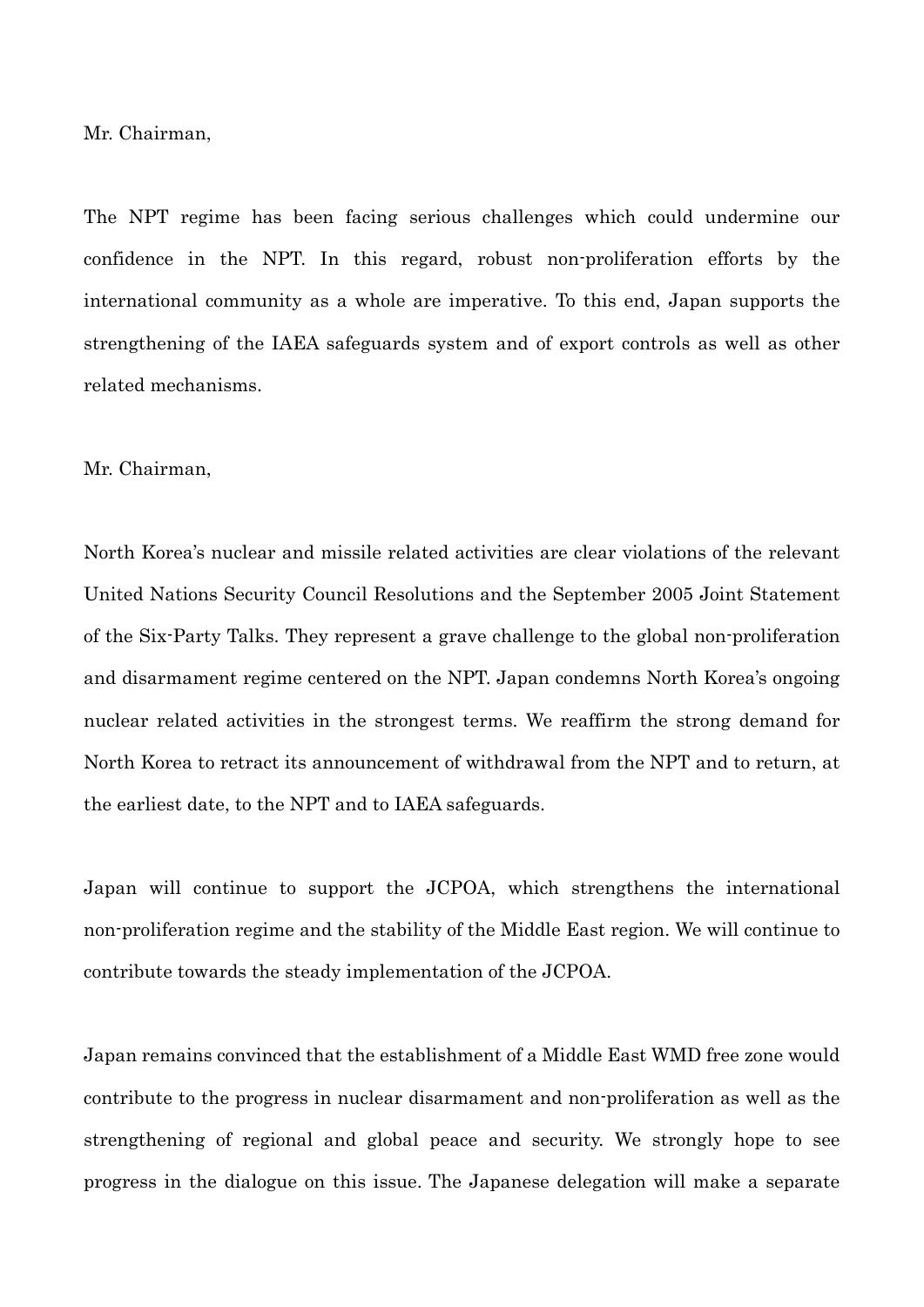statement on this important issue on Cluster 2 specific issue.

Mr. Chairman,

Japan is firmly determined to promote various endeavors to further strengthen the IAEA Safeguards system which is a fundamental component of the international non-proliferation regime.

Stressing that the universalization of additional protocol is well in progress, we believe that the Model Additional Protocol, along with a Comprehensive Safeguards Agreement, should be the safeguards standard of the NPT as required by article III, paragraph 1 of the Treaty. In this context, Japan again urges all States that have not yet concluded both a comprehensive safeguards agreement, an additional protocol, and where relevant, the modified Small Quantities Protocols, to do so as soon as possible. Japan will continuously strive to enhance its assistance to other States in their efforts to conclude an additional protocol by sharing our knowledge and experiences.

Japan would also like to call on all supplier States to consider the application of the safeguards standard including an additional protocol by recipient countries as the condition of supplying nuclear material, equipment and technology.

At the same time, Japan would like to call for a wider application of safeguards for peaceful nuclear facilities in the nuclear-weapon states, and call on them to declare all fissile material no longer required for military purposes to the IAEA.

All States should provide all political, technical and financial support to the IAEA so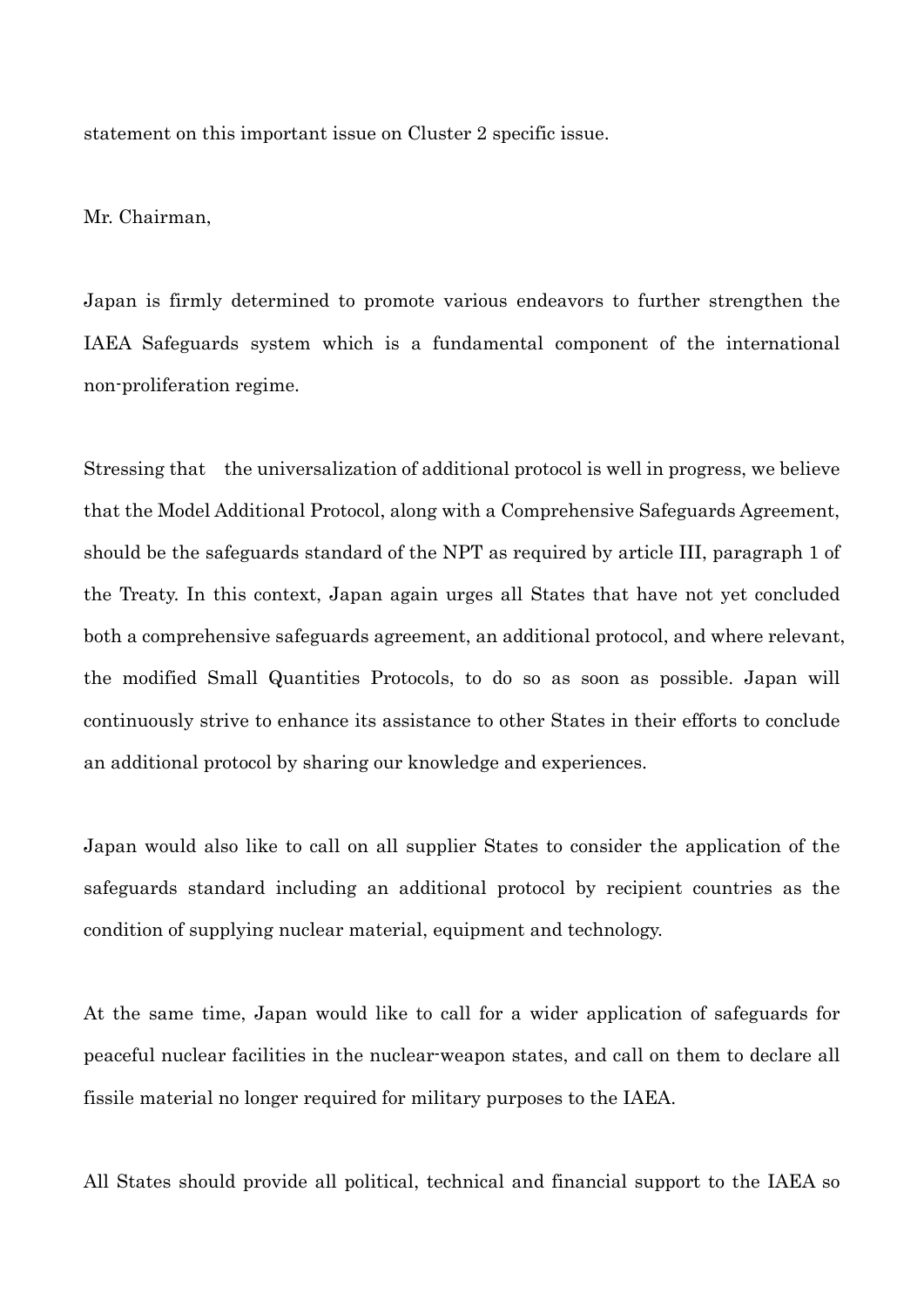that it is able to maintain capabilities to fully discharge its responsibilities in an effective and efficient manner.

Mr. Chairman,

Export controls play a critical role in meeting the nuclear non-proliferation obligations prescribed in paragraph 2 of Article III of the NPT. Given the increasingly diversified and sophisticated illicit procurement activities, all States should further strengthen national export controls including catch-all and intangible technology transfer controls.

Japan further encourages State parties to adhere to the Nuclear Suppliers Group Guidelines and the Zangger Committee Trigger List. The guidelines provide a standard for export controls and as such, all States should once again recognize the usefulness of these guidelines as measures for non-proliferation. Japan will cooperate with other partners for the universalization of these guidelines.

Japan strongly believes that enhancing the implementation of United Nations Security Council Resolution (UNSCR) 1540 is imperative, especially the obligations on export controls. In this regard, Japan welcomes the adoption of UNSCR 2325 which calls upon all States that have not done so to start developing effective national control lists at the earliest opportunity.

Japan will continue to actively assist other States, especially in Asia, to strengthen their export control systems including through the Asian Export Control Seminar held annually in Japan since 1993, as well as through the enhancement of the implementation of UNSCR 1540.